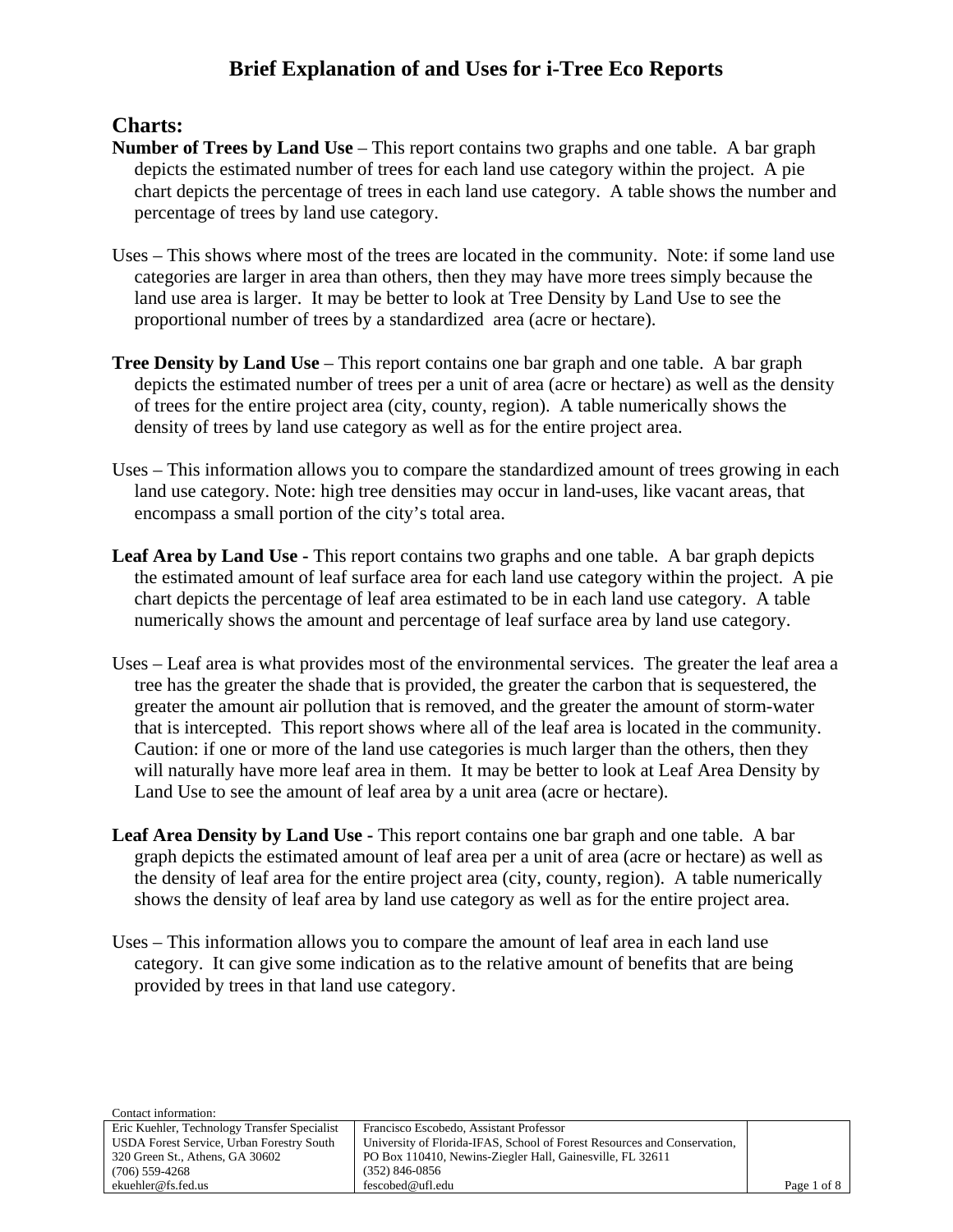- **Origin of Live Trees, Percent by Land Use –** This report contains one bar graph and one table. A bar graph depicts the percentage of the tree population that is native to your state, continent, or hemisphere. It also depicts the percentage of the tree population that is native to some other continent. This information is broken-down by land use area as well as for the entire project area.
- Uses This information gives you some idea as to the percentage of native versus non-native species that make up your urban forest. If you have a large percentage of non-native species, you may want to consider developing recommended tree planting lists or an educational program to encourage land-owners to plant native species.
- **Carbon Storage by Land Use -** This report contains two graphs and one table. A bar graph depicts the calculated amount of elemental carbon that is stored in trees for each land use category within the project. A pie chart depicts the percentage of elemental carbon calculated to be in each land use category. A table numerically shows the amount and percentage of elemental carbon that is stored in trees by land use category.
- Uses Through the process of photosynthesis, trees remove carbon dioxide from the atmosphere and store the carbon in their wood and leaves throughout their lives. This report shows where all of the carbon that is being stored in trees is located in the community. Caution: if one or more of the land use categories is much larger than the others, then they will naturally have more trees in them and, depending on the size of those trees, may have a greater amount of stored carbon. It may be better to look at Carbon Storage Density by Land Use to see the amount of carbon stored in trees on an area basis (acre or hectare).
- **Carbon Storage Density by Land Use** This report contains one bar graph and one table. A bar graph depicts the calculated amount of elemental carbon stored in trees on a per unit of area basis (acre or hectare) as well as the density of carbon storage for the entire project area (city, county, region). A table numerically shows the calculated amount of elemental carbon stored in trees by land use category and for the entire project area.
- Uses This information allows you to compare the calculated amounts of carbon as stored in trees in each land use category. Larger trees store large amounts of carbon for many years both above and below ground. One example of how to use this report is if your community is interested in reducing its carbon footprint, this report can help you to plan for future development strategies. If you have a land use category that is storing a large amount of carbon, you may want to consider restricting activities that could remove that carbon so as to retain the carbon storage capacity.

| Francisco Escobedo, Assistant Professor                                  |             |
|--------------------------------------------------------------------------|-------------|
| University of Florida-IFAS, School of Forest Resources and Conservation, |             |
| PO Box 110410, Newins-Ziegler Hall, Gainesville, FL 32611                |             |
| $(352)$ 846-0856                                                         |             |
| fescobed@ufl.edu                                                         | Page 2 of 8 |
|                                                                          |             |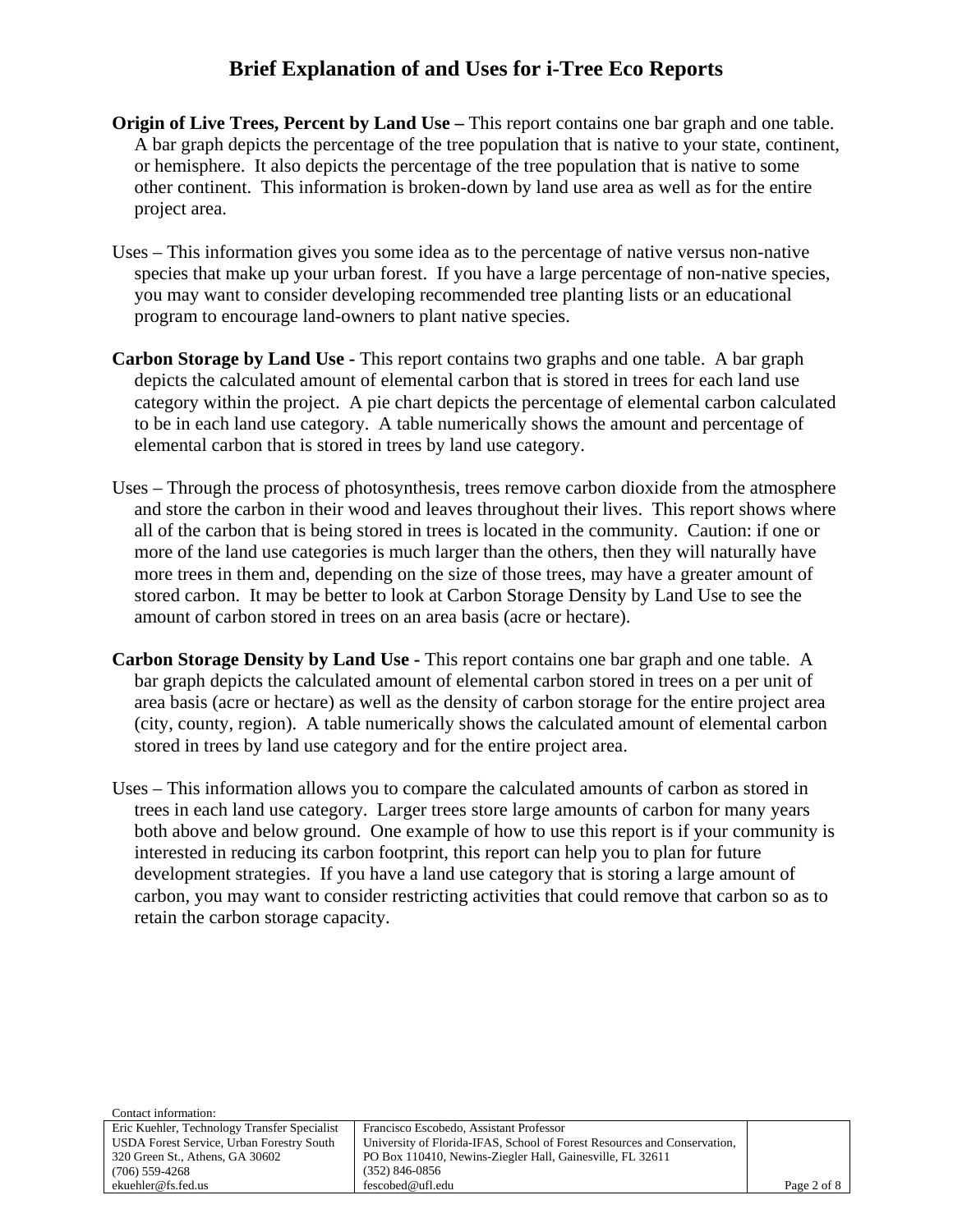- **Annual Carbon Sequestration by land use –** This report contains one bar graph and one table. A bar graph depicts the calculated gross and net amount of elemental carbon that is sequestered in trees for each land use category within the project on an annual basis. A table numerically shows the numerical value of elemental carbon that is sequestered in trees by land use category annually. Growth and mortality rates of different land-uses are accounted for.
- Uses Through the process of photosynthesis, trees sequester carbon dioxide from the atmosphere and store the carbon in their wood and leaves. Sequestration is based on tree size, growth rate, and tree condition. This report quantifies the elemental carbon that is being sequestered by trees by land use type. Caution: if one or more of the land use categories is much larger than the others, then they will naturally have more trees in them and, depending on the size of those trees, may have a greater amount of carbon sequestration. It may be better to look at Carbon Sequestration Density by Land Use to see the amount of carbon being sequestered by trees on an area basis (acre or hectare). Carbon offset markets use  $CO<sub>2</sub>$  rather than C. To quantify the amount of carbon being sequestered as units of  $CO<sub>2</sub>$  rather than units of elemental carbon; take the value in the table for each land use area and multiply it by 3.67 (the molecular weight of  $CO<sub>2</sub>$ ).
- **Carbon Sequestration Density by Land Use This report contains one bar graph and one table.** A bar graph depicts the calculated amount of elemental carbon sequestered by trees on a per unit of area basis (acre or hectare) as well as the density of carbon sequestration for the entire project area (city, county, region). A table numerically shows the calculated amount of elemental carbon sequestered by trees by land use category and for the entire project area.
- Uses This information allows you to compare the calculated amounts of carbon sequestered by trees in each land use category. One example of how to use this report is if your community is interested in reducing its carbon footprint, this report can help you to plan for future development strategies. If you have a land use category that is sequestering a large amount of carbon, you may want to consider preserving existing trees in that land use area so as to not disrupt the carbon sequestering ability.
- **Monthly Pollutant removal by Trees and Shrubs -** This report contains one graph and one table. A graph depicts the calculated amount of carbon monoxide (CO), nitrogen dioxide (NO2), ozone (O3), particulate matter less than 10 microns; such as soot (PM10), and sulfur dioxide (SO2) removed by tree and shrub leaf area by month. The amount of leaf area, pollution concentration and the leaf off periods are considered. A table numerically shows the calculated amount of pollutant removed by trees by month.
- Uses Shows the pollution removal ability of the existing tree and shrub leaf area over a year. This information could then be used to help develop an air quality attainment plan for the EPA.

| Comact imormation:                           |                                                                          |             |
|----------------------------------------------|--------------------------------------------------------------------------|-------------|
| Eric Kuehler, Technology Transfer Specialist | Francisco Escobedo, Assistant Professor                                  |             |
| USDA Forest Service, Urban Forestry South    | University of Florida-IFAS, School of Forest Resources and Conservation, |             |
| 320 Green St., Athens, GA 30602              | PO Box 110410, Newins-Ziegler Hall, Gainesville, FL 32611                |             |
| $(706)$ 559-4268                             | $(352) 846 - 0856$                                                       |             |
| ekuehler@fs.fed.us                           | fescobed@ufl.edu                                                         | Page 3 of 8 |

 $\overline{C}$  in  $\overline{C}$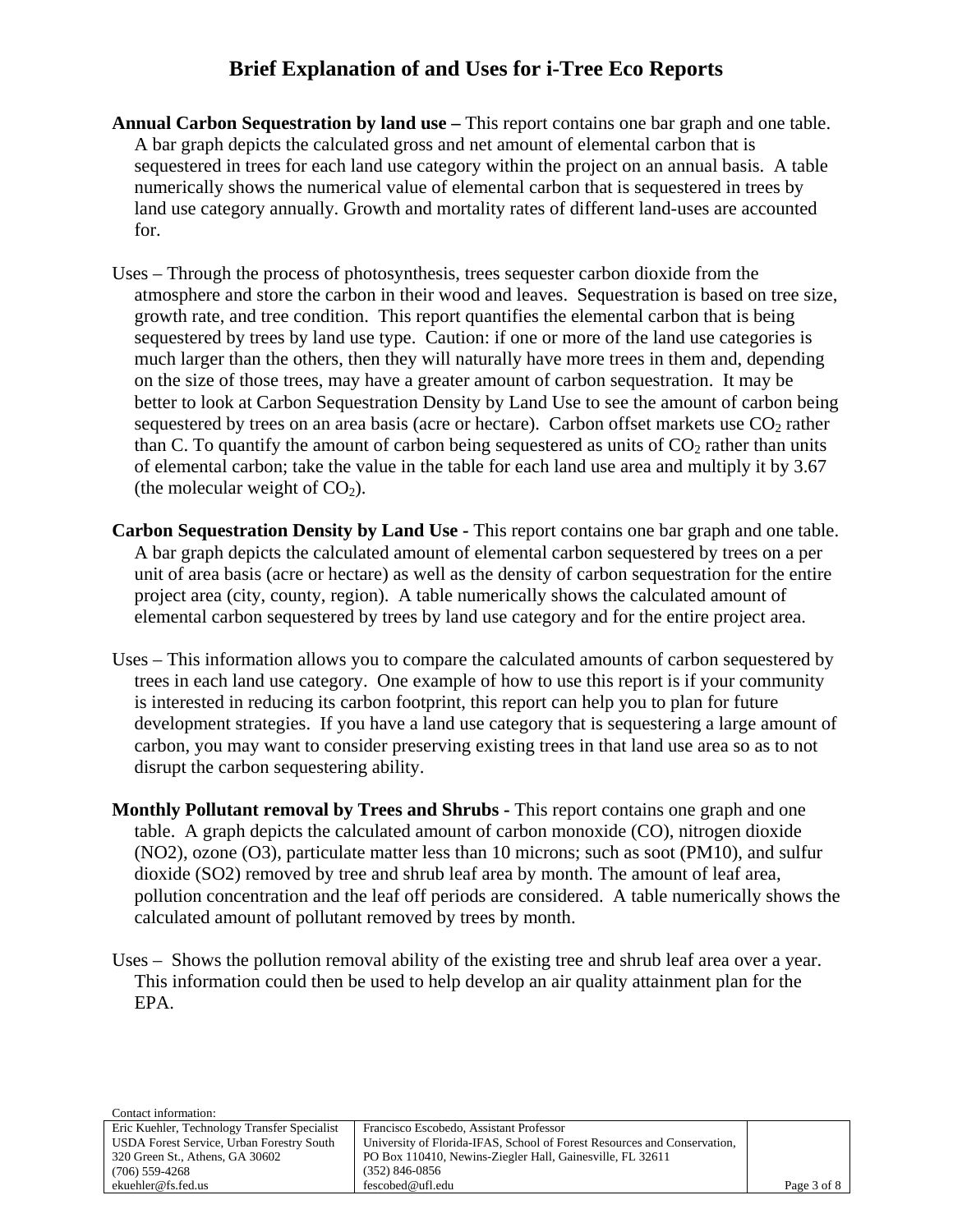#### **Tables:**

- **Percent of Tree Species Population by Land Use and DBH –** This table gives percentages of each species in a particular diameter size class within each land use area. The species in each land use category are sorted from most predominant to least predominant. For each land use category, a total percentage of all trees by diameter size class is also given.
- Uses Can determine the amount and size of specific species in each land-use area. This is useful for determining if you need to change (increase plantings or removals) or preserve (protection ordinances) trees in certain areas of your cities. Particularly good to identify areas of management concern such as having an over-mature population of a weak-wooded species. This may facilitate targeting education efforts to the residents or businesses living in that land use area regarding the need for removal of that species of a certain diameter class (or health rating) and replanting with a more appropriate species.
- **Percent of Tree Species Population by DBH** This table gives percentages of each species in a particular diameter size class for the entire area of interest. The species are sorted from most predominant to least predominant.
- Uses Can determine the amount and size of specific species in the project area. See uses for Percent of Tree Species Population by Land Use and DBH above.
- **Percent of Condition for Trees by Land Use -** This table gives percentages of each species in a particular crown condition class within each land use area. The species in each land use category are sorted from most predominant to least predominant. For each land use category, a total percentage of all trees by crown condition class is also given. The condition classes are E (<1% crown dieback), G (1-10% dieback), F (11-25% dieback), P (26-50% dieback), C (51-75% dieback), D (76-99% dieback), and K (100% dieback).
- Uses This table can help determine which species are doing well in a particular land use category or how well all the trees in a land use area are doing as a whole. If a particular species has more trees in the higher dieback category for a particular land use area, then decisions about the use of that species in that land use area can be more easily made. This information could also help a manager quickly see if biotic factors (i.e. emerald ash borer) are possible causes. Note- this only measures crown condition and does not account for tree stem and root condition.
- **Percent of DBH and Condition Classes for Trees by Land Use This table gives percentages** of each species' crown condition class by diameter size class within each land use area. The species in each land use category are sorted from most predominant to least predominant. For each land use category, a total percentage of all trees by crown condition class is also given. The condition classes are  $E \leq 1\%$  crown dieback), G (1-10% dieback), F (11-25% dieback), P (26-50% dieback), C (51-75% dieback), D (76-99% dieback), and K (100% dieback).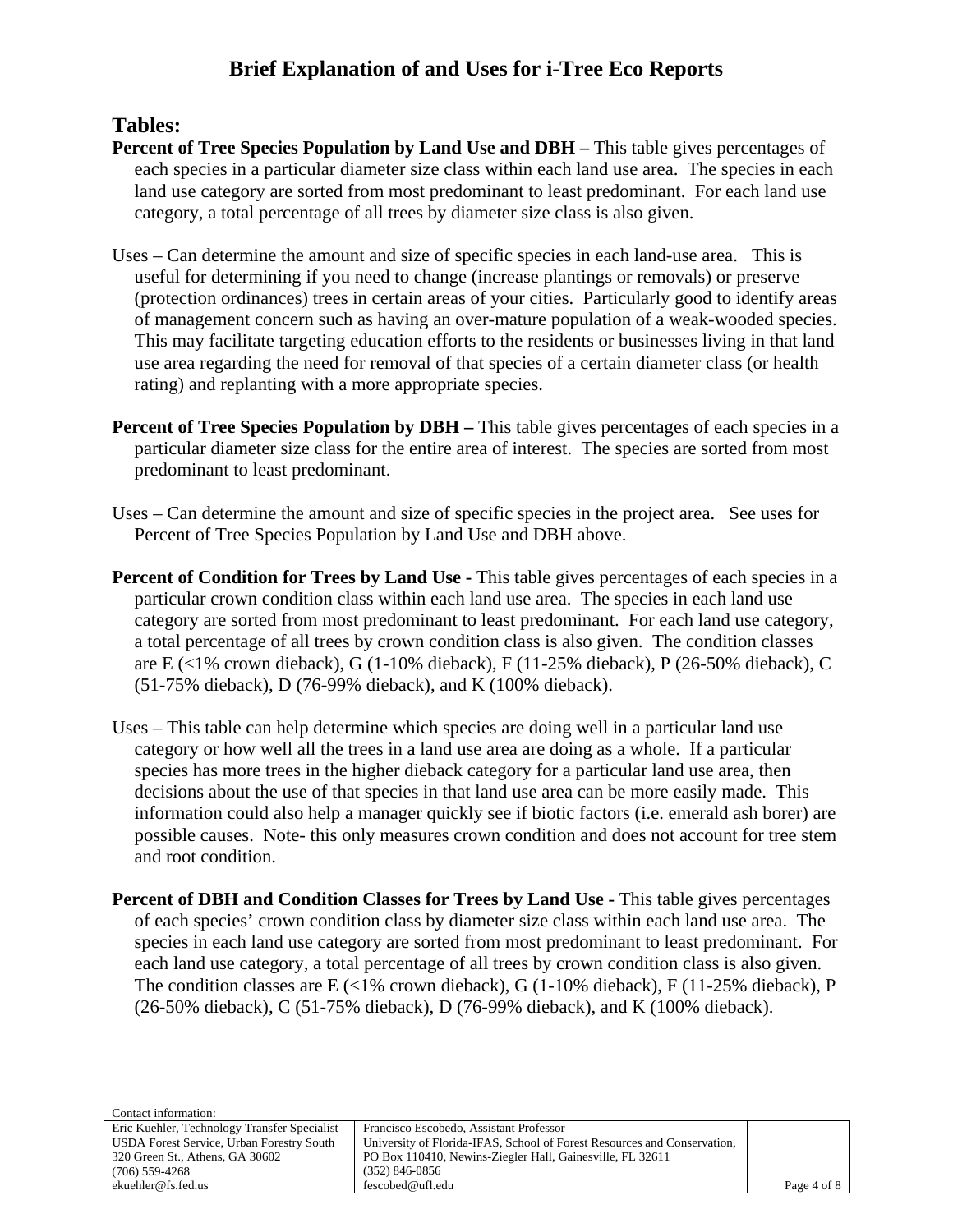- Uses This table can help determine which species by diameter size class are doing well or doing poorly in a particular land use category. The table also allows one to see which diameter class is doing poorly as a whole. The information in this table could also help a manager determine those species that are perhaps over-mature or are experiencing some other stressors at a particular size class.
- **Percent of Trees by Condition Class -** This table gives percentages of each species in a particular crown condition class. The species are sorted from most predominant to least predominant in the entire project. The condition classes are  $E \leq 1\%$  crown dieback), G (1-10% dieback), F (11-25% dieback), P (26-50% dieback), C (51-75% dieback), D (76-99% dieback), and K (100% dieback).
- Uses This table gives a cursory look at the condition of each species and can help a manager quickly determine which species are doing well or doing poorly. It is recommended that one view **Percent of Condition for Trees by Land Use** and **Percent of DBH and Condition Classes for Trees by Land Use** to get a more detailed look at each species.
- **Origin of Live Trees, Percent by Land Use -** This table gives, by land use area, the percentage of the tree population that is native or exotic to the project area.
- Uses A manager can quickly assess the origin of the urban forest in each stratum and determine if policy is needed to encourage the planting of native species.
- **Susceptibility of Trees to {Gypsy Moth, Asian Long Horned Beetle, Emerald Ash Borer, Dutch Elm Disease} by Land Use –** This report is a series of four tables quantifying the percentage of leaf area, the cumulative leaf area, number of trees, and total monetary value of the forest in each stratum as well as the entire project area that is susceptible, resistant, and immune to that biotic pest.
- Uses With this report a manager can assess potential urban forest losses due to biotic factors and begin to plan to mitigate these potential losses.
- **Percent of Predicted Land Use in Actual Land Use –** When collecting plot data in Eco, field crews record what the actual land use of each plot is. Many times it differs from the land cover type. For example, in a forested land cover type the actual land use for a plot may be residential. This report shows by percentage how each stratum is actually being used.
- Uses This report shows trends in how the land is being used overall. A manager would expect to see a forested land use type be comprised predominantly of vacant or wetlands, however, if it is comprised of something other than these, then the manager may want to consider restratifying the project. This information may also be useful as is to demonstrate to planners/policy-makers land use changes.

| Comact mormanon.                             |                                                                          |             |
|----------------------------------------------|--------------------------------------------------------------------------|-------------|
| Eric Kuehler, Technology Transfer Specialist | Francisco Escobedo, Assistant Professor                                  |             |
| USDA Forest Service, Urban Forestry South    | University of Florida-IFAS, School of Forest Resources and Conservation, |             |
| 320 Green St., Athens, GA 30602              | PO Box 110410, Newins-Ziegler Hall, Gainesville, FL 32611                |             |
| $(706)$ 559-4268                             | $(352)$ 846-0856                                                         |             |
| ekuehler@fs.fed.us                           | fescobed@ufl.edu                                                         | Page 5 of 8 |

Contact information: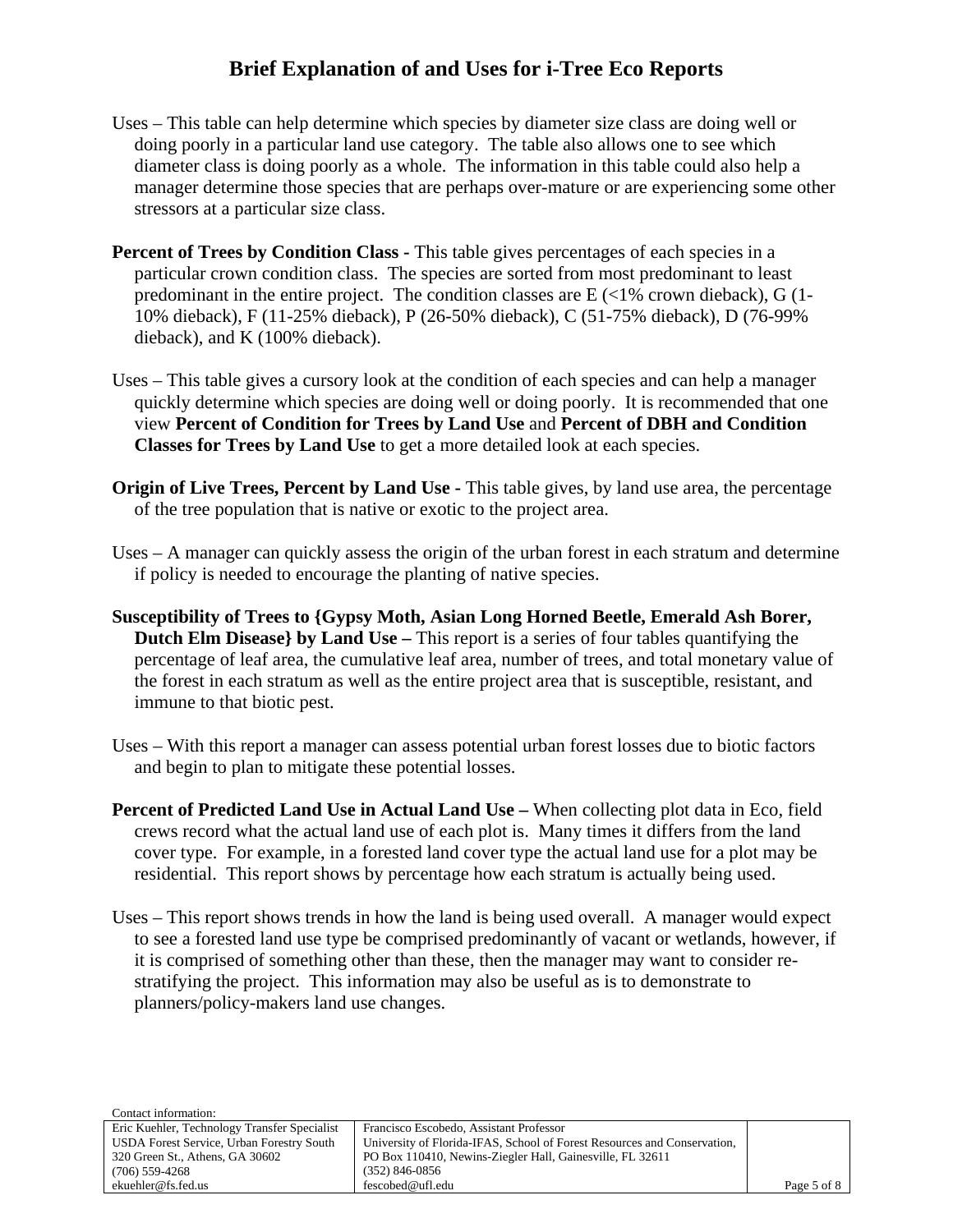- **Species Diversity Indices** This table summarizes the area comprised by the different landuses/strata, the total area and number of trees sampled, and the total number of living tree species in each stratum and on a per hectare basis. The Shannon, Menhinick, Simpson, Evenness and Rarefraction diversity indices are also provided.
- Uses- This table can be used to quickly determine the total number of trees sampled in your project area as well as the numbers of tree species in each strata and the project area in both total numbers and on a per unit area basis. It also provides the total number of plots and the total area that was actually sampled in each strata. Managers can use this to determine the total number of species in your project area and identify areas of high and low tree diversity in your project; the number of species found per unit area (SPP/HA) is particularly useful for this. The Simpson and Menhinick diversity indices can be used to compare and assess tree diversity among strata. Generally, the greater the number, the greater is the diversity. The Shannon, Evenness and Rarefraction indices are sensitive to sample size so their use for management decisions is not recommended.
- **Percent Ground Cover by land use -** When collecting plot data in Eco, field crews record the percentage of each ground cover type such as asphalt, cement, grass, etc. as well as the percentage of the plot that is covered by tree and shrub canopy. An estimate of tree plantable space is also determined. This report shows the percentage of ground cover types as well as canopy cover and plantable space for each stratum and area of interest collectively.
- Uses This report shows trends in pervious versus impervious surface cover for each stratum and collective area of interest. The sum of percentages for cement, asphalt, and building determine imperviousness while the sum of duff/mulch, herbs, grass, wild grass, and water determine pervious surface coverage. Bare soil and rock are intermediate between pervious and impervious. The tree percentage estimates can be used to help set or assess tree canopy goals. The percent plantable space can help a manager determine stocking levels. The amount of impervious surface can often be used to assess stronwater problem areas. This information may also be useful as is to demonstrate to planners/policy-makers land use changes.
- **Total estimates for trees by species -** This table gives estimated values for the number of trees, stored carbon, gross and net carbon sequestration per year, leaf area, leaf biomass, and monetary value of all species inventoried in the entire area of interest. The species are sorted from most predominant to least predominant.
- Uses This table can be used to give an overall view of the urban forest structure, function, and value for the entire area of interest.

| Contact information:                         |                                                                          |             |
|----------------------------------------------|--------------------------------------------------------------------------|-------------|
| Eric Kuehler, Technology Transfer Specialist | Francisco Escobedo, Assistant Professor                                  |             |
| USDA Forest Service, Urban Forestry South    | University of Florida-IFAS, School of Forest Resources and Conservation, |             |
| 320 Green St., Athens, GA 30602              | PO Box 110410, Newins-Ziegler Hall, Gainesville, FL 32611                |             |
| $(706)$ 559-4268                             | $(352)$ 846-0856                                                         |             |
| ekuehler@fs.fed.us                           | fescobed@ufl.edu                                                         | Page 6 of 8 |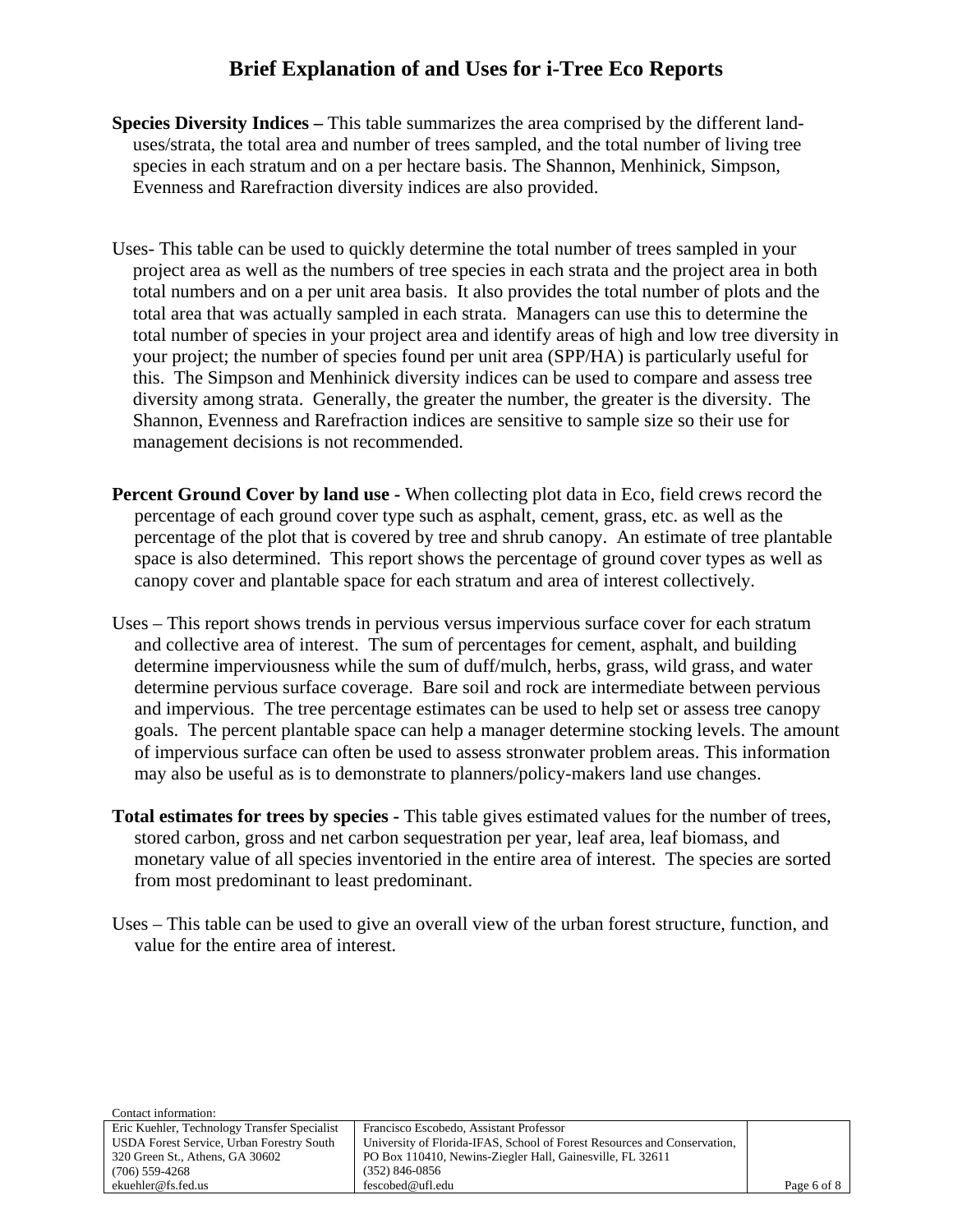- **Total estimates for trees by land use -** This table gives estimated values for the number of trees, stored carbon, gross and net carbon sequestration per year, leaf area, leaf biomass, and monetary value of all species inventoried in each stratum. The species are sorted from most predominant to least predominant.
- Uses This table can be used to give a more specific view of the urban forest structure, function, and value for each stratum as a whole or by species.
- **Leaf area and biomass for trees by DBH and land use –** This table estimates the leaf surface area and leaf biomass for each species inventoried in each stratum by size class. Total leaf surface area and leaf biomass for the stratum as a whole is also provided. The species are sorted from most predominant to least predominant.
- Uses Leaf area and leaf biomass are what provide environmental services. Generally, larger trees provide greater leaf area and biomass. This report can be used to help a manager determine the amount of leaf area and biomass each stratum has, which species are providing those services, and in which size class the majority of those services are being provided. This can help a manager plan for the urban forest's sustainability.
- **Leaf area and biomass for shrubs by land use –** This table estimates the total leaf surface area and leaf biomass for each shrub species inventoried in each stratum as well as leaf area and biomass density. Total leaf surface area and leaf biomass for the stratum as a whole is also provided. The species are sorted from most predominant to least predominant.
- Uses Shrub leaf area and leaf biomass also provide environmental services. This report can help a manager demonstrate the importance that vegetation plays in providing services to the community; the greater the leaf area and biomass the greater the amount of benefits.
- **Leaf area and biomass for trees and shrubs by land use –** This table estimates the total leaf surface area and leaf biomass for each species (trees and shrubs) inventoried in each stratum as well as leaf area and biomass density. Total leaf surface area and leaf biomass for the entire stratum is also provided. The species are sorted from most predominant to least predominant.
- Uses This report can help a manager demonstrate the importance that vegetation plays in providing services to the community; the greater the leaf area and biomass the greater the amount of environmental services.
- **Per area estimates for trees -** This table gives estimates for the density of trees, stored carbon, leaf area, leaf biomass, and monetary value of all species inventoried in each stratum. The species are sorted from most predominant to least predominant. Densities are also given for the entire stratum.
- Uses Because these estimates are reported on a per unit area, this report can be used to compare urban forest structure and benefits among strata.

Contact information:

| Comact miorination.                          |                                                                          |             |
|----------------------------------------------|--------------------------------------------------------------------------|-------------|
| Eric Kuehler, Technology Transfer Specialist | Francisco Escobedo, Assistant Professor                                  |             |
| USDA Forest Service, Urban Forestry South    | University of Florida-IFAS, School of Forest Resources and Conservation, |             |
| 320 Green St., Athens, GA 30602              | PO Box 110410, Newins-Ziegler Hall, Gainesville, FL 32611                |             |
| $(706)$ 559-4268                             | $(352)$ 846-0856                                                         |             |
| ekuehler@fs.fed.us                           | fescobed@ufl.edu                                                         | Page 7 of 8 |
|                                              |                                                                          |             |